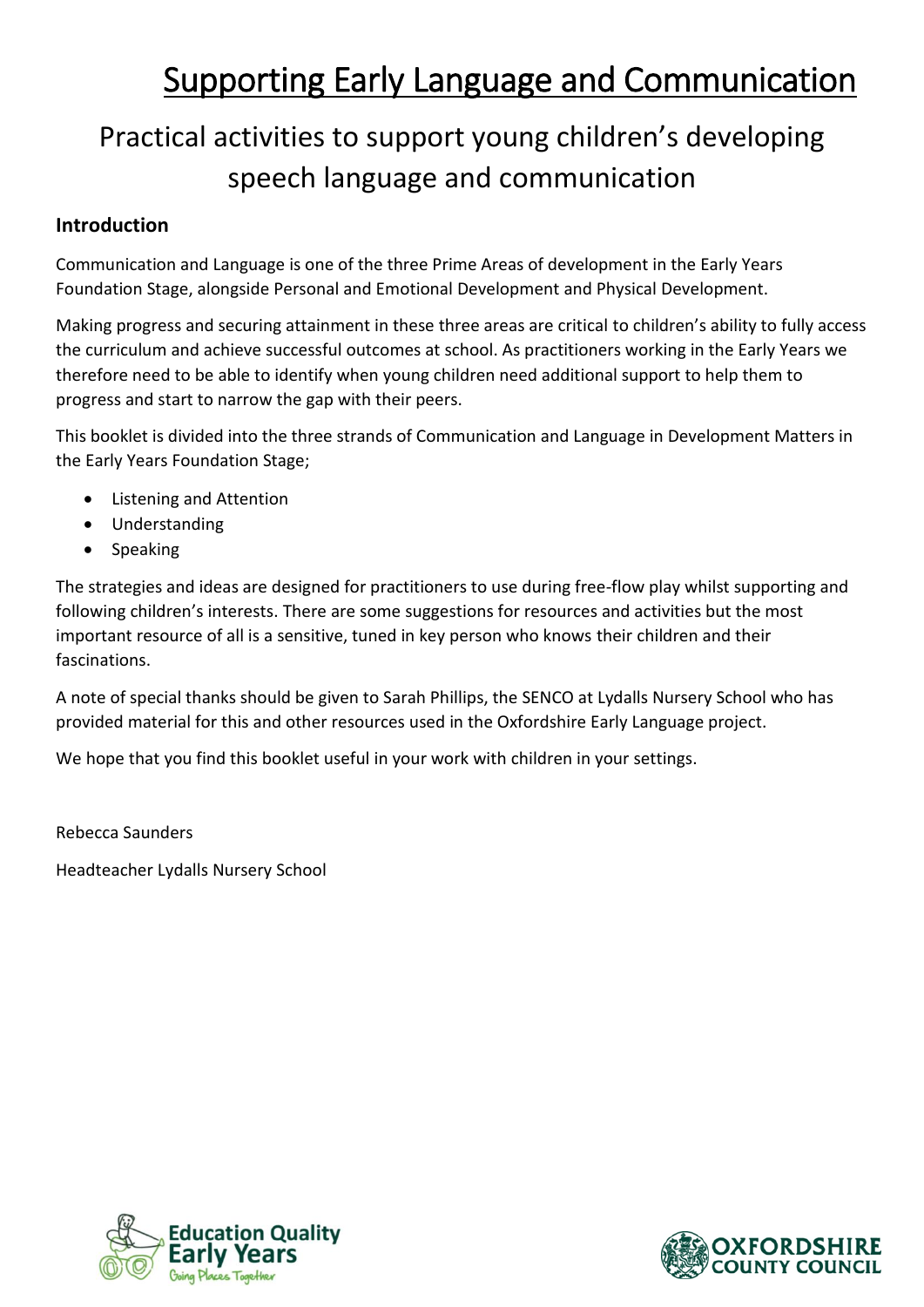# **First things first…**

In all aspects of Communication and Language it is important to start with a child's stage of development rather than their chronological age. You may have children in your setting who need to experience language activities at a much earlier stage of development than their chronological age.

You will also need to be ready to physically get down to the child's level. Lots of the suggested strategies involve following a child's particular interests so get ready to move around the floor!

# **Listening and Attention**

It is not difficult to recognise when you have a child in your setting who finds listening and attention challenging.

These are the children who may find following instructions and transitions to adult led activities very, very difficult. No matter how fabulous the singing and rhyme sessions are in your setting they really don't want to come and join you on the carpet and will let you know how they feel about it. If they do join you, they might just get up and wander off when they've had enough. They don't like to sit still long unless it is with something that they have chosen.

They may not seem to be hear you when you tell everyone that it's tidy up time or time to wash hands for snack.

They may also get really fixed on particular toys or activities in the setting, finding it hard to move on to different activities.

# **Parallel Play: Becoming a tuned in communication partner**

This starts with letting the child lead their play.

- Get down to the child's level and copy what they are doing, including copying any noises, babble, or words that they may say.
- Mirror the child's body language as closely as possible. If they lie on the floor, you do too. If the child is pushing a car backwards and forwards across the floor get another car and do exactly the same thing. If they stop moving, you stop. When they start to move again, you move again. Keep copying closely.

This works because it is a way of helping the child to begin to understand that interests and attention on a task can be shared. They are starting to understand that the actions and sounds that they make have an impact on someone else and this feels good.

*This is a simple but incredibly powerful way to encourage social relationships and communication.*

#### **Some activities and strategies to support listening and attention**

The following activities and strategies can all be used within the free-flow play session by supporting



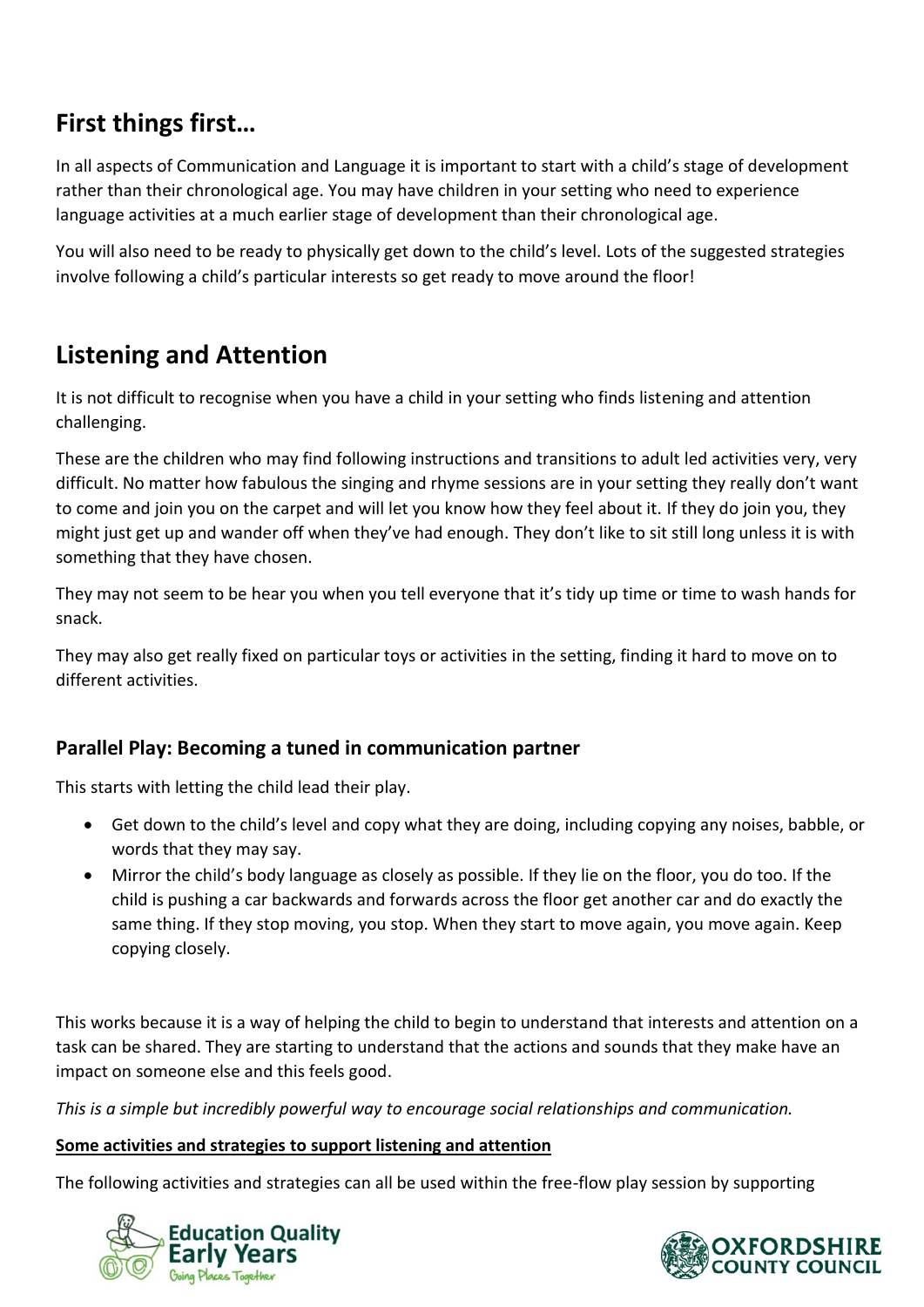| <b>Strategy</b>                          | What does the                                                                                                                                                                                                                                                                                                                                                                                                                        | What resources/activities support                                                                                                                                                                                                                                                                                                                                                                                                                                                                                                                                                                |
|------------------------------------------|--------------------------------------------------------------------------------------------------------------------------------------------------------------------------------------------------------------------------------------------------------------------------------------------------------------------------------------------------------------------------------------------------------------------------------------|--------------------------------------------------------------------------------------------------------------------------------------------------------------------------------------------------------------------------------------------------------------------------------------------------------------------------------------------------------------------------------------------------------------------------------------------------------------------------------------------------------------------------------------------------------------------------------------------------|
|                                          | communication partner                                                                                                                                                                                                                                                                                                                                                                                                                | this?                                                                                                                                                                                                                                                                                                                                                                                                                                                                                                                                                                                            |
|                                          | need to do?                                                                                                                                                                                                                                                                                                                                                                                                                          |                                                                                                                                                                                                                                                                                                                                                                                                                                                                                                                                                                                                  |
| Anticipation games:<br>Ready, Steady Go! | Choose a resource or<br>activity that the child is<br>interested in so that<br>motivation is high; cars,<br>balls, sand, water<br>Once the game is<br>established, wait for a<br>response from the child<br>before saying 'Go'.<br>This could be the child<br>giving you eye contact,<br>making a sound or saying a<br>word.                                                                                                         | Communication partner drops<br>$\bullet$<br>cars/balls down a piece of<br>guttering or tubing<br>Communication partner blows<br>bubbles<br>Communication pours a<br>container of water/sand<br>through a water/sand wheel at<br>the water/sand tray<br>Communication partner<br>$\bullet$<br>throws/rolls a ball<br>Child is travelling down a slide<br>Singing songs that include<br>anticipation e.g. 'Round and<br>round the garden' (pausing<br>before the 'tickle you' part),<br>'Row, row, row the boat'<br>(pausing before making a<br>screaming noise after 'don't<br>forget to scream') |
| Turn taking games                        | Turn taking games can be<br>played in lots of ways;<br>posting items, rolling a ball,<br>rolling cars down a ramp,<br>tipping sand into a<br>container with a spoon<br>Choose a resource or<br>activity that the child is<br>interested in so that<br>motivation is high; cars,<br>balls, sand, water<br>Use the language of turn<br>taking e.g. 'Fred's turn',<br>'Julie's turn'<br>Initially play with one adult<br>and one child. | Shape sorters<br>Shoe Box with a posting hole<br>Sorting posts<br>Mug trees and kitchen roll<br>holders with bangles, hair<br>scrunchies, napkin rings<br><b>Balls</b>                                                                                                                                                                                                                                                                                                                                                                                                                           |

*Remember – Listening and Attention is hard work, particularly if you have a speech and language delay or if English is not your first language***.**



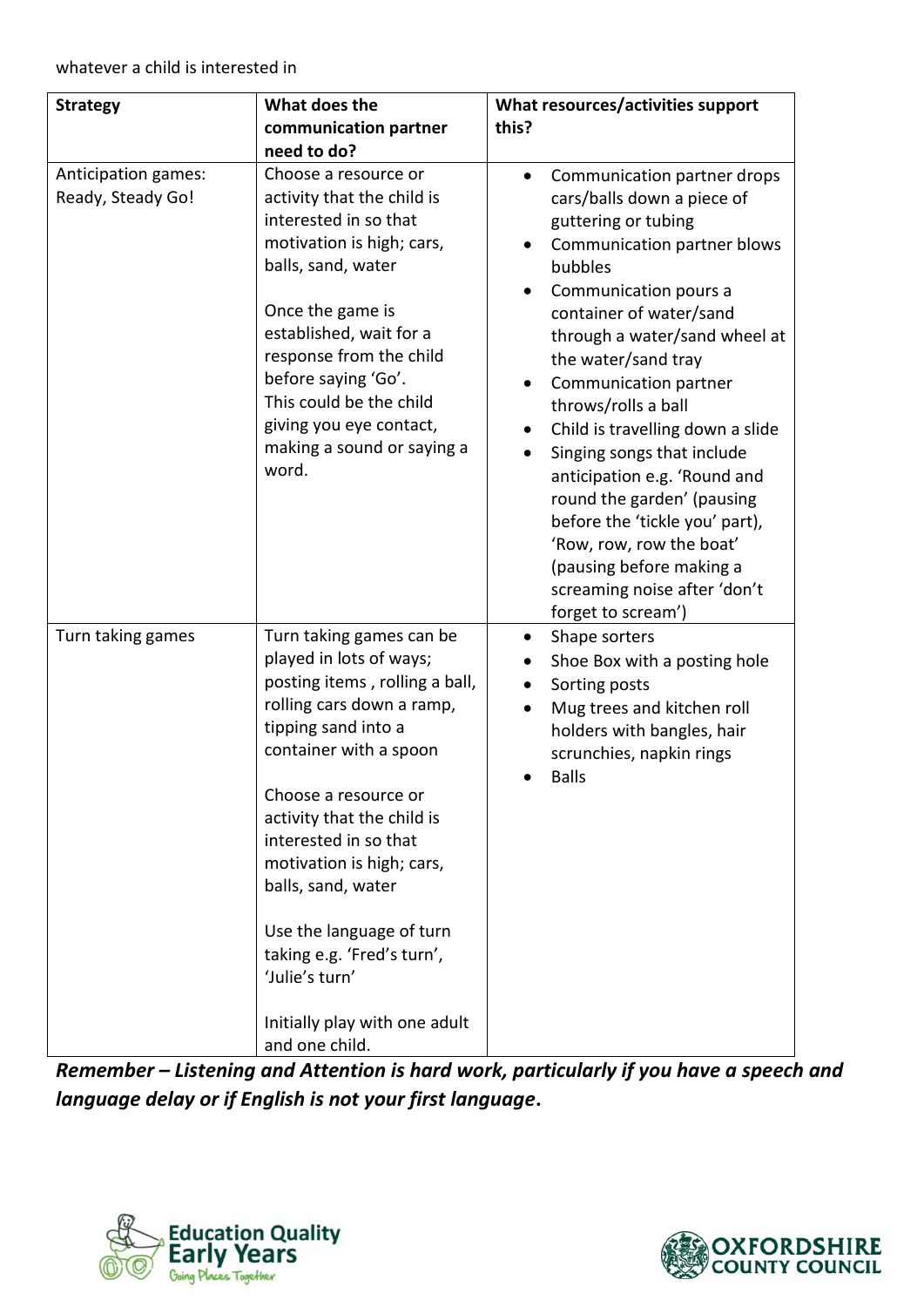#### **Points for professional reflection**

- Does the child have a hearing loss? Ask parents to get this checked so that this can be ruled out. Bear in mind that if a child has 'glue ear' that their hearing loss may go up and down at different times of year or if they have a cold.
- When very young children are really focusing on and enjoying playing with a particular toy they may well not hear you when you speak to them. They aren't being rude, they are just engrossed! Get quietly down to the child's level and use their name to get their attention. You may need to gently touch their back or shoulder and softly repeat their name if they are really concentrating and still don't respond.
- When working with two and three year olds keep adult led activities, including singing and rhyme times, short. 10 minutes of quality is better than 20 minutes of stress and struggle.
- The smaller the number of children in the group, the easier it is for children to concentrate.
- It is easier for children to concentrate when group activities are led in a quieter area of the setting.
- Support children's attention by keeping things visual. Add props such as toys and puppets or picture symbols to represent songs and rhymes. Add sign and gesture to support children's understanding of language.
- When children find it hard to make transitions within the daily session use a visual timeline that shows the routine of what is happening now and next. Some children may also need a 'five minute warning' with a sand timer to show that part of the session is coming to an end and to help them prepare for the transition.
- Favourite toys and activities are an important part of settling in and enjoying being in a setting. Make favourite experiences part of every child's day but where children are very fixed in their play you may want to introduce a choice board that uses images/photographs of different resources or experiences on offer to help children to make choices within the learning environment. Limit the images/photographs to just a few choices so that children aren't overwhelmed. The Twinkl website has resources for choice boards that can be downloaded.

# **Understanding**

This is the aspect of communication and language that is the most important. It is the foundation upon which interaction and communication is based and children with a delay to their understanding of language need early intervention and support.

It can be more difficult to identify when a child has a delay to their understanding. Most settings have very structured routines to their sessions and these, along with strong key person relationships, really help children to settle and feel secure in their setting. They quickly learn who will be in their setting, what will be there to play with every day and that some routines will be predictable e.g. snack, singing time.

Without realising it, we also give lots of non-verbal cues and gestures when we talk to children e.g. pointing and nodding. These are all helpful but may be stopping us from noticing a child's lack of understanding.

These children are often the last to follow an instruction when it is given to the group. They may have a more confident friend or sibling who seeks them out to make sure they are where they need to be! They may have learned to wait and copy others.

The message here is to stand back and observe your key children from time to time to see if they really are understanding.



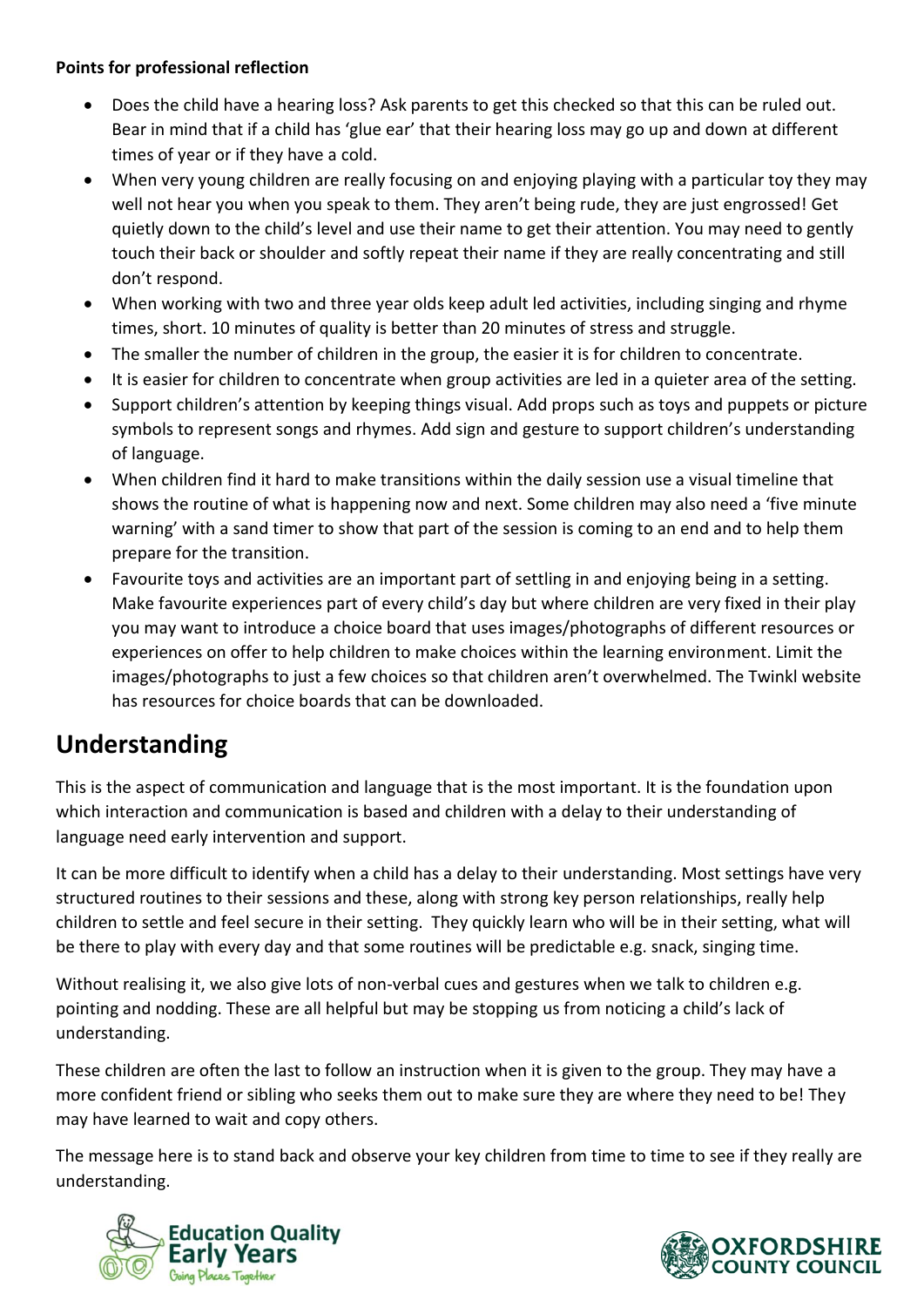Look out for children who, when you ask a question, repeat it straight back to you. This is called echolalia and is a serious sign that a child really isn't understanding what you're saying and would definitely be a reason to refer a child to speech and language therapy with parental permission.

Also look out for children who repeat large chunks of film/TV scripts out of context or who say phrases that they may be reading out of context without any intonation (up and down) in their voice. This is also a symptom of echolalia.

### **Developing the visual environment: Supporting understanding**

When a child doesn't understand what is happening, things feel scary and chaotic and a child will reflect this in their behaviour.

Pictures, particularly photographs of actual resources and people in the setting, when used as visual cues, can be very helpful to develop shared understanding.

Use a visual timeline for the whole session so that all children develop an understanding of the routine and what is happening now and next. Some children may then need an individual visual timeline that breaks down particular parts of the daily routine that they find more challenging e.g. snack, carpet time, adult led group time, getting ready for lunch

Practitioners may also find it helpful to have photographs or symbols that they keep on a keyring that they wear during the session. These could be used to add a visual support to an instruction e.g. a picture of a child's coat that the practitioner can point to when they say "Coat" to the child when it is time to put coats on to go outside.

# **Keep instructions simple: Don't overload and say what you want**

"Ok, everyone. It's time to stop drawing now, put our pens down, put the lids back on and get ready to go for lunch".

That's four instructions given quite quickly, particularly if it was one of those group times when time ran away with you a bit and it's all a bit of a rush at the end. We've all been there!

Unfortunately, a child who has difficulties with understanding has just been overloaded with instructions to process. They may just freeze. They may carry on drawing or they may have caught the last part of the set of instructions and run for their lunchbox.

We need to keep instructions precise and simple. We need to give one instruction at a time. Understanding a two part instruction is at 22-36 months in Development Matters but responding to it is at 30-50 months.

It is useful to remember that usually, children retain the last thing that is said. That is why when managing behaviour with all children in the setting it is useful to use positive prompts to state the behaviour that you are expecting e.g. "Walking inside" rather than "Don't run".

### **Give children time to process instructions**

A child who has a delay in their understanding of language will need a longer time to process an



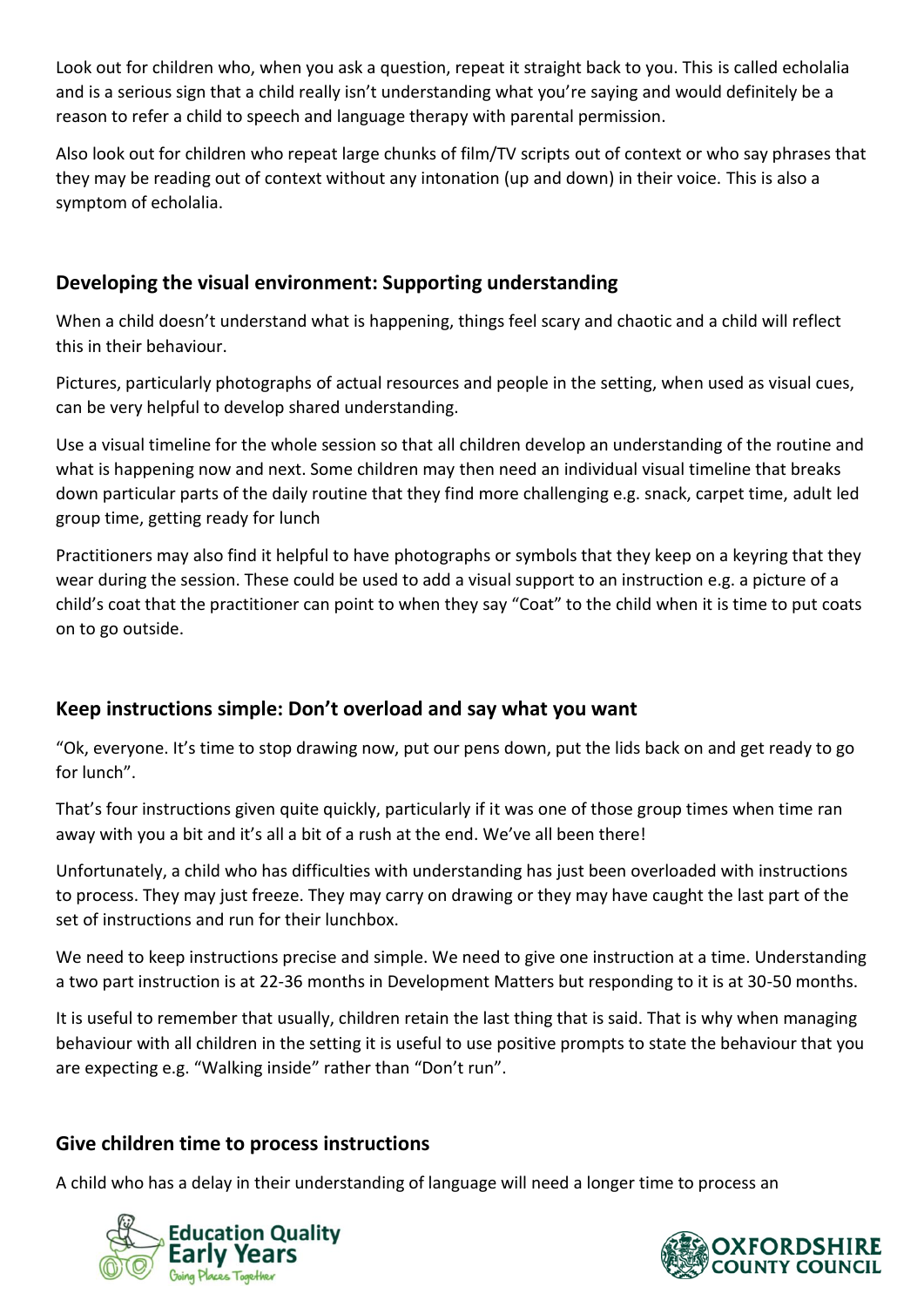instruction, request or question.

When you have spoken to the child give them time to process and respond. Response times for children will vary but if you make another comment or ask another question you will double the time that the child takes to process.

#### **Some activities and strategies to support understanding**

The following activities and strategies can all be used within the free-flow play session by supporting whatever a child is interested in

| <b>Strategy</b>           | What does the communication<br>partner need to do?                                                                                                                                                                                                                                                                                                                                             | What resources/activities<br>support this?                                                                                                                     |
|---------------------------|------------------------------------------------------------------------------------------------------------------------------------------------------------------------------------------------------------------------------------------------------------------------------------------------------------------------------------------------------------------------------------------------|----------------------------------------------------------------------------------------------------------------------------------------------------------------|
| Choices                   | The communication partner<br>increases the opportunity to<br>communicate by giving a<br>controlled 'either/or' choice<br>The child may show their<br>choice by reaching out,<br>pointing at or by making a<br>sound to indicate their choice<br>When the child has made their<br>choice the communication<br>partner models the choice e.g.<br>'milk'                                          | The communication<br>partner uses real<br>objects or pictures<br>to offer a choice e.g.<br>holding up the jug of<br>milk and the jug of<br>water at snack time |
| Descriptive<br>commentary | The communication partner<br>$\bullet$<br>provides a running<br>commentary of what the child<br>is doing as they do it<br>The communication partner<br>$\bullet$<br>keeps their language simple<br>and repetitive<br>The communication partner<br>$\bullet$<br>adds sound effects to the play<br>e.g. 'moo', 'brum'. This is<br>particularly important if the<br>child is not yet using words. | No special resources<br>required                                                                                                                               |

### **Speaking**

Sound production and the development of speech is often the area of communication and language where a difficulty is particularly visible.

The development of speech sounds begins with the babbling sounds that babies begin to make. The babbling sounds start to imitate the 'ups and downs' of speech and the sounds eventually start to sound almost like words. Babies love to have babble conversations with a communication partner and will start to copy sounds that you make in 'conversation' with them.



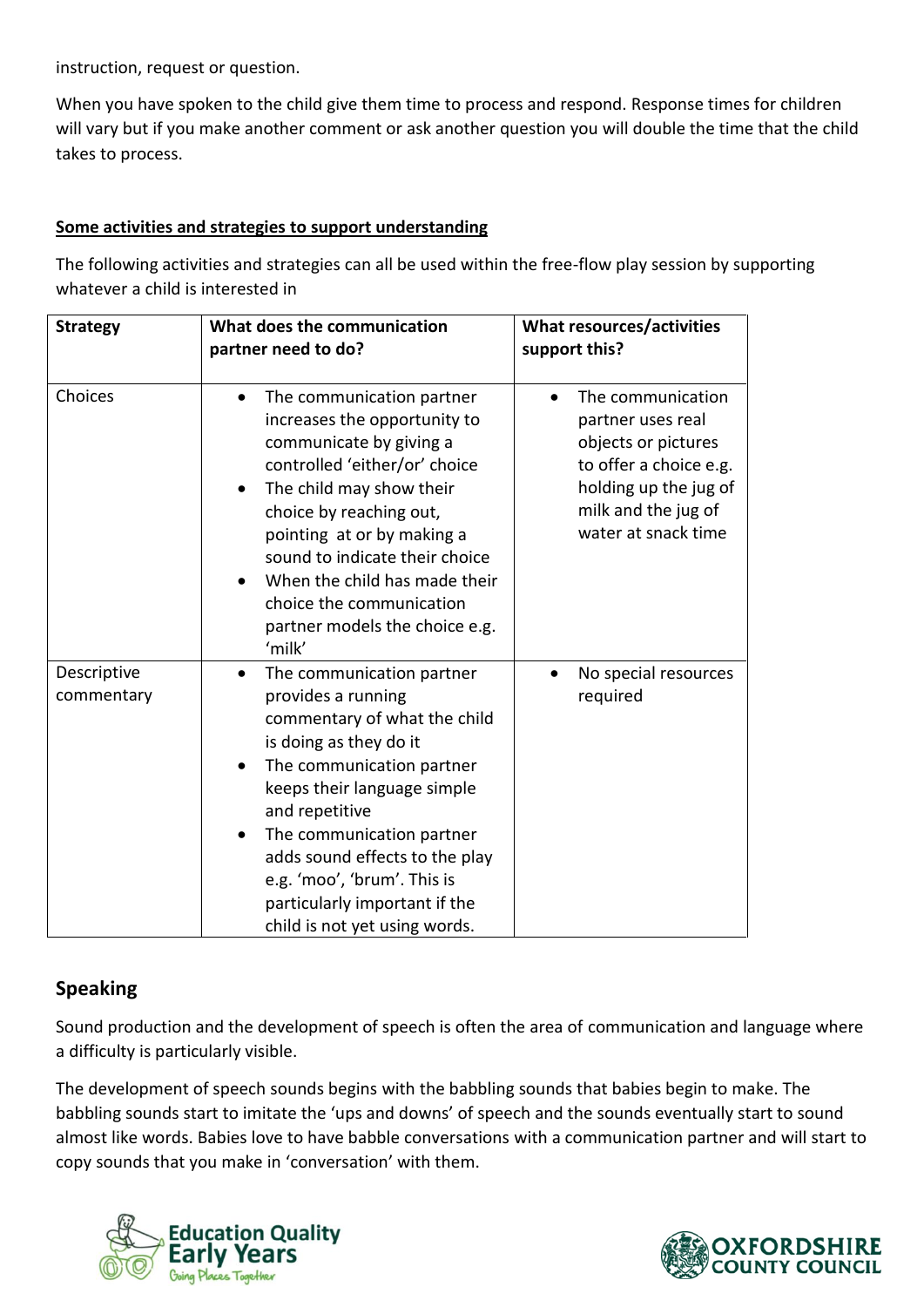Typically, somewhere between 8 and 20 months, a child will be interested in the sounds that match vehicles and animals. Expect to hear noises that accompany their play e.g. 'brmm!' as they push a car along the floor.

At this 8-20 month stage, children are typically starting to learn that words are powerful. A child is making the connection that a word can get them what they want, particularly if accompanied by looking and perhaps pointing! A child will be starting to use single words to name things and people that are important to them. "No" and "more" are particularly strong words for children to discover as they become toddlers! Young children will also make up their own 'special' words for people and objects e.g. 'Wawa' for Grandma. They may link what they know about the sounds that objects and animals make to names e.g. calling a duck a 'wack, wack'.

In the 16-26 month stage, children are usually able to put two words together e.g. "want teddy". There is huge variation in what is typical at this stage and some children will be speaking in much longer phrases by this point. If however you have a two year in your setting who is not putting two words together you should be involving the child's parent or carer in conversations about making a referral to Speech and Language therapy with their agreement.

The 'Ages and Stages' 2 year old assessment undertaken by Health Visitors includes a section on Communication and Language and it may be very helpful to use this as a starting point for a conversation with a child's parent and carer to see if this assessment has taken place and whether this raised any concerns.

It can take some time for a child to see a Speech and Language therapist but the strategies suggested in this booklet will provide very practical ideas on how you can support a child's language in the meantime and help them to make progress.

# **Sound articulation - Take the blame: 'My ears aren't working'**

One of the most difficult challenges we can face is when we are working with a child who has a lot to say but we can't understand what they are saying. Sometimes it is possible to work out what they might be saying from the context of the situation but unfortunately that isn't always the case. We may also start to 'tune in' to a child who has difficulty articulating particular sounds. Parents and carers may be able to understand their child, as might siblings or particular friends.

It is important to remember that the child thinks that they are being absolutely clear. So what can you do?

- Take the blame. Apologise to the child and tell them that your ears aren't working and can they say that again? Alternatively, blame a noise in the environment such as a lorry driving past outside, for example.
- Ask the child to 'show' you what they are talking about. This may give you a context from which to understand what the child may be saying.

If a child does mispronounce a particular sound or series of words don't say the sound or word and ask them to repeat. Don't forget, they think that they are saying it correctly! You won't be supporting them and you might well be damaging their confidence.

Recast what the child has said. See 'Some activities and strategies to support speaking' below.



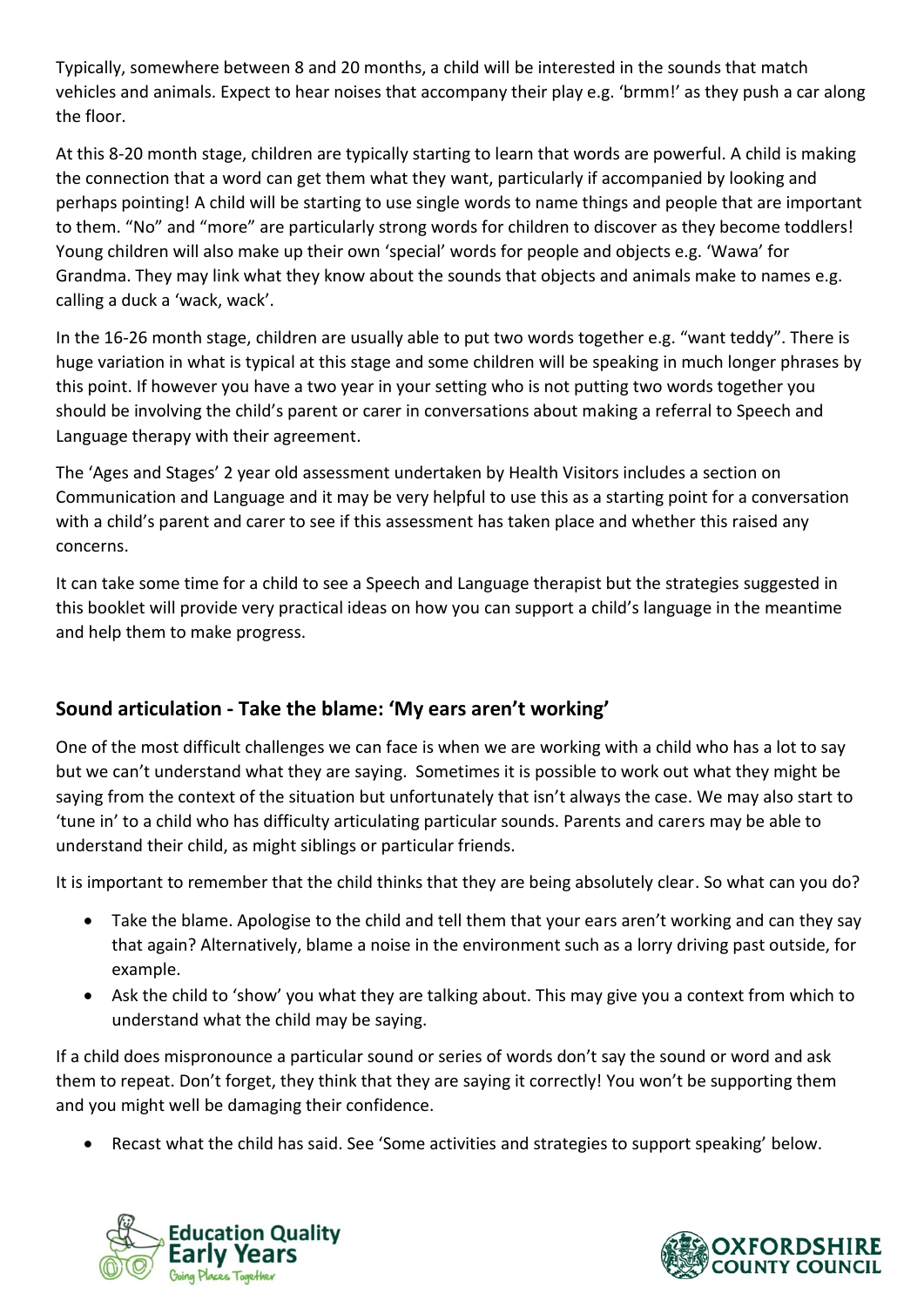# **Non fluency – I can't say it fast enough!**

Some children will go through a period of non-fluency at around three or four years of age where they develop a stammer. This is quite common and is often linked to children thinking faster than they are able to speak. This may resolve itself but if it is causing a concern to the parent or carer or if it is not improving you should consider a referral to Speech and Language Therapy with the agreement of the parent or carer.

## **Reluctant communicators – too shy to speak**

There are children who find speaking in the setting very hard indeed. Some children may be happy to talk with their peers but choose not to speak in adult led activities. Parents and carers may tell you that they are talking confidently at home. So what can you do?

- Take the pressure off in the setting. Don't expect the child to speak in adult led activities if this is where they are anxious. Let them 'pass' in circle activities and don't make anything of it. Look out for joining in with parts of group time where they feel confident e.g. actions to familiar rhymes and songs.
- Give the child opportunities to join in or make choices without speaking using symbols and photographs to support them.
- If the child is speaking at home, ask parents and carers to video them playing so that you can observe their stage of language development.
- When the child does speak to adults in the setting or at group time resist the temptation to praise them openly or in front of the group no matter how excited you feel! Drawing attention to the child speaking may make them less likely to join in next time.

#### **Some activities and strategies to support speaking**

The following activities and strategies can all be used within the free-flow play session by supporting whatever a child is interested in

| <b>Strategy</b>   | What does the communication partner need<br>to do?                                                                                                                                                                                                                                                                                                                                                                                                                                                                                                                            | What resources/activities<br>support this? |
|-------------------|-------------------------------------------------------------------------------------------------------------------------------------------------------------------------------------------------------------------------------------------------------------------------------------------------------------------------------------------------------------------------------------------------------------------------------------------------------------------------------------------------------------------------------------------------------------------------------|--------------------------------------------|
| Recasting         | The communication partner supports<br>$\bullet$<br>sound production by repeating back to<br>the child clearly and correctly what they<br>have said e.g. Child: "ilk please"<br>Communication partner: "Milk please"<br>Recasting can also be used to support<br>children's grammar e.g. Child: "I goed<br>shop" Communication partner: "You<br>went to the shop"<br>Do NOT ask the child to repeat a word<br>back to you again. It is enough for them<br>to hear you saying the word clearly and<br>you may damage the child's confidence<br>if you correct them in this way. | No special resources<br>required           |
| <b>Match Plus</b> | Count the number of words that the                                                                                                                                                                                                                                                                                                                                                                                                                                                                                                                                            | No special resources                       |
| 1                 | child uses and add a word to extend the                                                                                                                                                                                                                                                                                                                                                                                                                                                                                                                                       | required                                   |



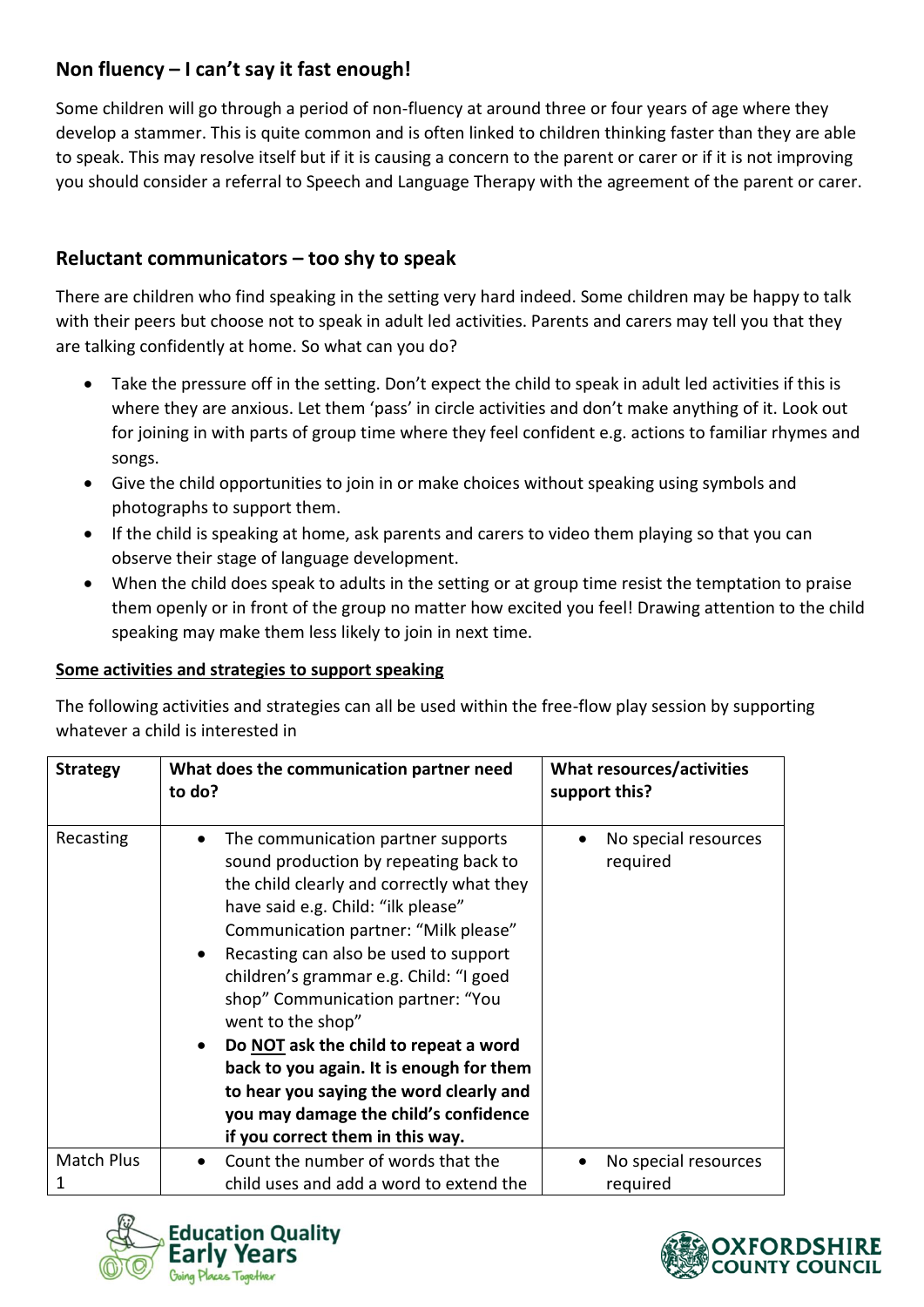|                           | language e.g. if the child says "cat" you<br>could say "cat gone" or "cat running". If<br>the child says, "Mummy car" you could<br>say "Mummy's red car"<br>Add verbs e.g. 'running', 'eating',<br>'sleeping' as these are essential<br>language 'building blocks', from which<br>children can later build longer, more<br>complex sentences.                                         |                                  |
|---------------------------|---------------------------------------------------------------------------------------------------------------------------------------------------------------------------------------------------------------------------------------------------------------------------------------------------------------------------------------------------------------------------------------|----------------------------------|
| Descriptive<br>commentary | The communication partner provides a<br>$\bullet$<br>running commentary of what the child is<br>doing as they do it<br>The communication partner keeps their<br>$\bullet$<br>language simple and repetitive<br>The communication partner adds sound<br>$\bullet$<br>effects to the play e.g. 'moo', 'brum'.<br>This is particularly important if the child<br>is not yet using words. | No special resources<br>required |

#### **Resources to support Early Language:**

- Collections of small world resources; farm animals, wild animals, under the sea, dinosaurs
- Collections of vehicles, images of vehicles and non-fiction books about transport
- Collections of open ended heuristic play/treasure basket resources; keys, chains, bath plugs, different types of containers, natural materials
- A collection of different sized boxes and containers with lids to put 'surprises' inside
- A collection of things that spin and go round; salad spinners, spinning tops, cogs, wind up torches
- Collections of old mobile phones and landline phones
- Puppets to support singing and rhyme sessions
- [www.puppetsbypost.com](http://www.puppetsbypost.com/)
- Images to represent songs and rhymes to support singing and rhyme sessions, laminated and put on a mat or board

[www.twinkl.co.uk](http://www.twinkl.co.uk/)

- Musical instruments
- Guttering/tubing if different lengths to go alongside balls and wheeled toys inside and outside (ready, steady, go)
- A collection of picture books that are interactive with buttons, noises and textures to stimulate touch and exploration
- Picture books that encourage children to join in with and anticipate actions and noises e.g. 'We're Going on a Bear Hunt' by Michael Rosen, 'Walking through the Jungle' by Julie Lacome, 'Noisy Farm' by Rod Campbell, 'Dear Zoo' by Rod Campbell
- Mug trees and kitchen roll holders with resources that can be stacked e.g. napkin rings, hair scrunchies, bangles
- 'Cause and effect' toys that pop up, make noises, have lights that flash etc.

#### **Further sources of professional support and guidance:**

*'Supporting children with speech, language and communication needs'* is a free online CPD programme that provides further advice and examples of practitioners modelling the strategies outlined in this booklet.